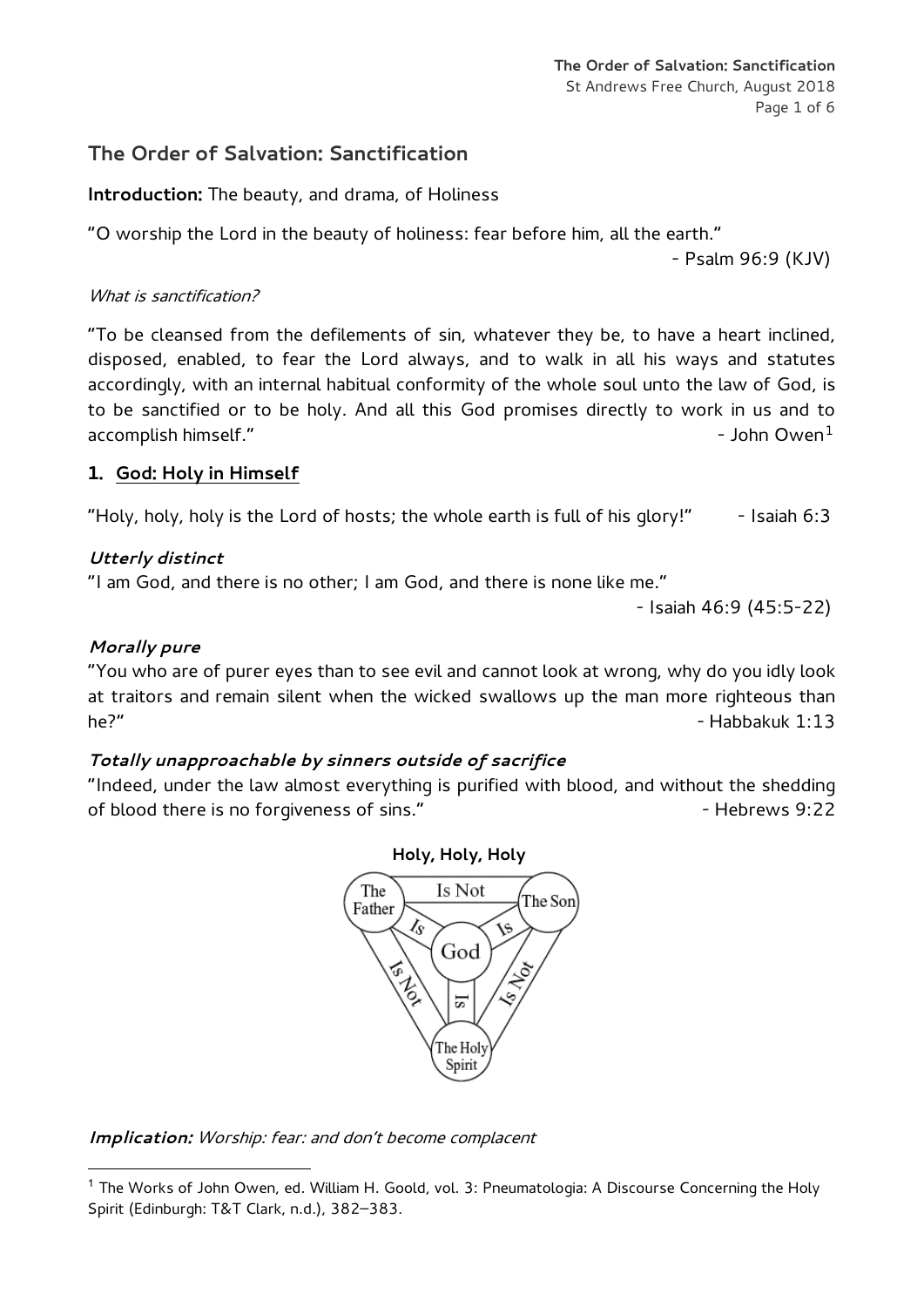# **2. Humanity: unholy in ourselves**

# *The reality of unholiness*

"And he said, "What comes out of a person is what defiles him. For from within, out of the heart of man, come evil thoughts, sexual immorality, theft, murder, adultery, coveting, wickedness, deceit, sensuality, envy, slander, pride, foolishness. All these evil things come from within, and they defile a person." The match of the Mark 7:20-23

# *The problem of unholiness*

"For I am the Lord your God. Consecrate yourselves therefore, and be holy, for I am holy…For I am the Lord who brought you up out of the land of Egypt to be your God. You shall therefore be holy, for I am holy." The same series are selected by the leviticus 11:44-45



# *God's promises to an unholy people*

"And I will vindicate the holiness of my great name, which has been profaned among the nations, and which you have profaned among them... I will sprinkle clean water on you, and you shall be clean from all your uncleannesses, and from all your idols I will cleanse you. And I will give you a new heart, and a new spirit I will put within you. And I will remove the heart of stone from your flesh and give you a heart of flesh. And I will put my Spirit within you, and cause you to walk in my statutes and be careful to obey my rules."

- Ezekiel 36:23-27(see also Jeremiah 31:31-34)

"Israel's failures…call for both a justifying cleansing and a sanctifying salve."[2](#page-1-0)

*Implication:* We must be sanctified: we cannot sanctify ourselves

<span id="page-1-0"></span><sup>&</sup>lt;u>.</u> <sup>2</sup> Michael Allen, *Sanctification* (Grand Rapids, MI: Zondervan, 2017), 180.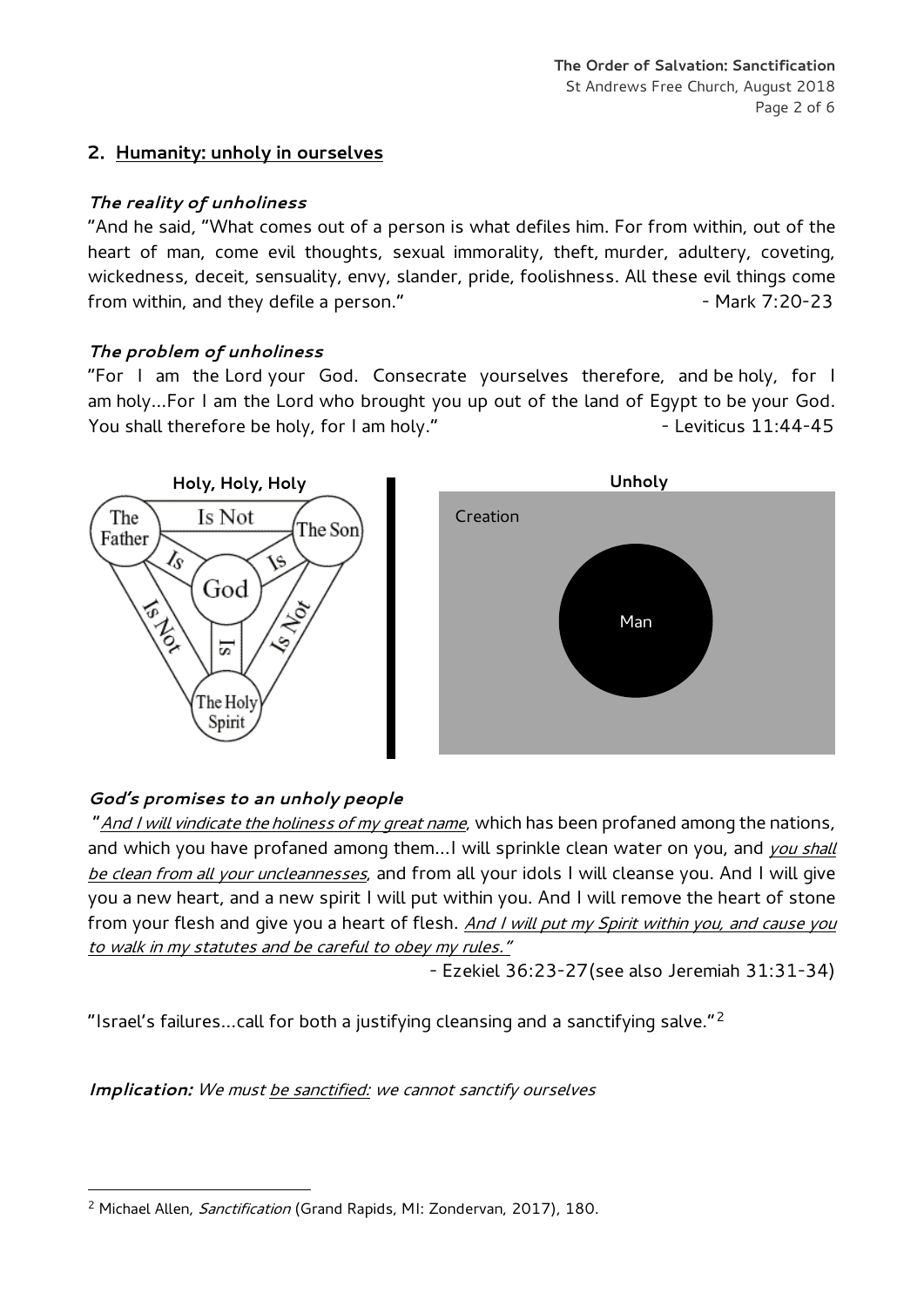# **3. Jesus Christ: God steps in**

"What have you to do with us, Jesus of Nazareth? Have you come to destroy us? I know who you are—the Holy One of God." The match of the Mark 1:24

"For your Maker is your husband, the Lord of hosts is his name; and the Holy One of Israel is your Redeemer, the God of the whole earth he is called." The Saiah 54:5



# **4. The New Humanity: Made holy in Christ alone**

# *Made holy definitively in Jesus*

"And such were some of you. But you were washed, you were sanctified, you were justified in the name of the Lord Jesus Christ and by the Spirit of our God."  $-1$  Corinthians 6:11

**"**And by that will we have been sanctified through the offering of the body of Jesus Christ once for all."  $\overline{\phantom{0}}$  - Hebrews 10:10

"And because of him you are in Christ Jesus, who became to us wisdom from God, righteousness and sanctification and redemption..." - The Corinthians 1:30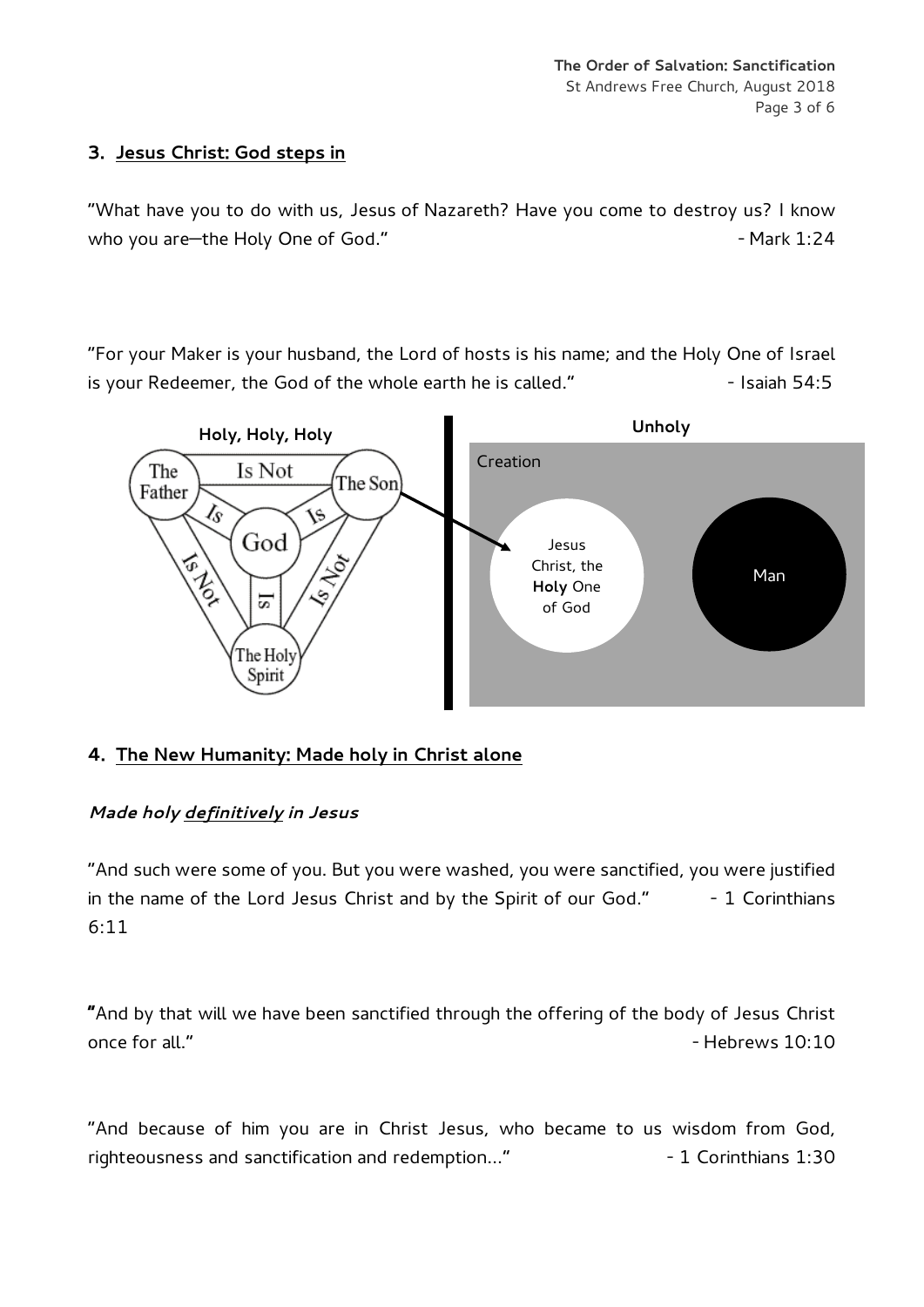**The Order of Salvation: Sanctification** St Andrews Free Church, August 2018 Page 4 of 6



Sanctification in Christ: present identity, future reality, and ongoing necessity and battle

### *Present identity*

#### - In Christ

"Do you not know that all of us who *have been baptised* into Christ Jesus were baptised into his death? We were buried therefore with him by baptism into death, in order that, just as Christ was raised from the dead by the glory of the Father, we too might walk in newness of life. For if we have been united with him in a death like his, we shall *certainly* be united with him in a resurrection like his. *We know that our old self was crucified with him in order that the body of sin might be brought to nothing, so that we would no longer be* enslaved to sin." **All and the single structure of the single structure of the single structure of the single structure of the single structure**  $\epsilon$  **- Romans 6:3-6** 

- Saints, not sinners

"To the church of God that is in Corinth, *to those sanctified in Christ Jesus*, called to be saints together with all those who in every place call upon the name of our Lord Jesus Christ." - 1 Corinthians 1:2

- A holy people

"But you are a chosen race, a royal priesthood, a holy nation, a people for his own possession." The contract of the contract of the contract of the contract of the contract of the contract of the contract of the contract of the contract of the contract of the contract of the contract of the contract of t

*Implication:* Don't seek holiness anywhere other than in Jesus Christ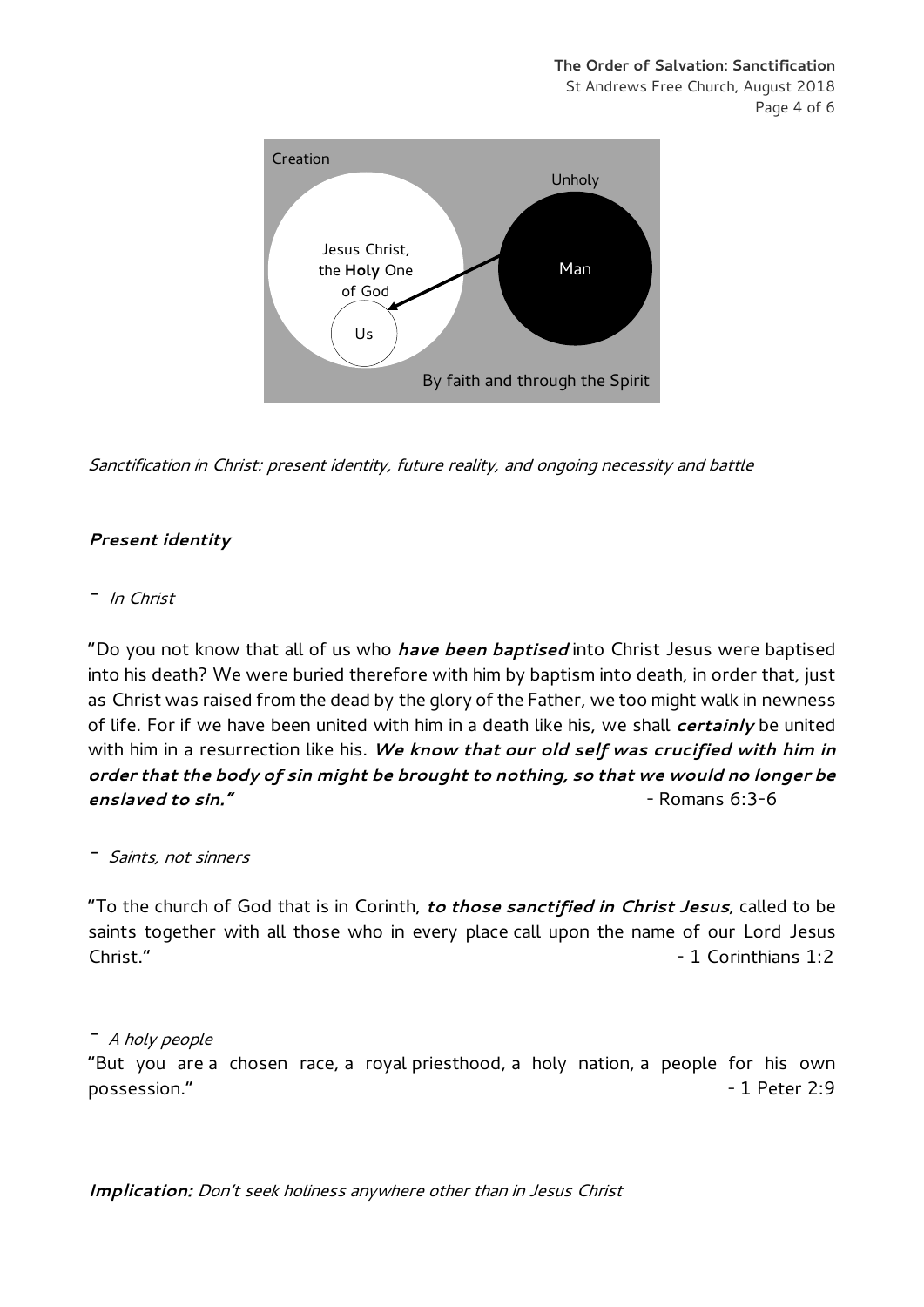# *Future reality*

"Beloved, we are God's children now, and what we will be has not yet appeared; but we know that when he appears we shall be like him, because we shall see him as he is. And everyone who thus hopes in him purifies himself as he is pure." - 1 John 3:2-3

"When I was a child, I spoke like a child, I thought like a child, I reasoned like a child. When I became a man, I gave up childish ways. For now we see in a mirror dimly, but then face to face. Now I know in part; then I shall know fully, even as I have been fully known."

- 1 Corinthians 13:11-12



*Implications for life now: Ongoing necessity and battle*

"For this is the will of God, your sanctification…" - 1 Thessalonians 4:3

"For just as you once presented your members as slaves to impurity and to lawlessness leading to more lawlessness, so now present your members as slaves to righteousness leading to sanctification." And the same state of the same state of the same state of the same state of the same state of the same state of the same state of the same state of the same state of the same state of the same s

### *Ongoing sanctification*: being made more like Jesus by the Spirit through the word

Since we have such a hope, we are very bold, not like Moses, who would put a veil over his face so that the Israelites might not gaze at the outcome of what was being brought to an end… And we all, with unveiled face, beholding the glory of the Lord, are being transformed into the same image from one degree of glory to another. For this comes from the Lord who is the Spirit. **All 2 Corinthians 3:12-18**